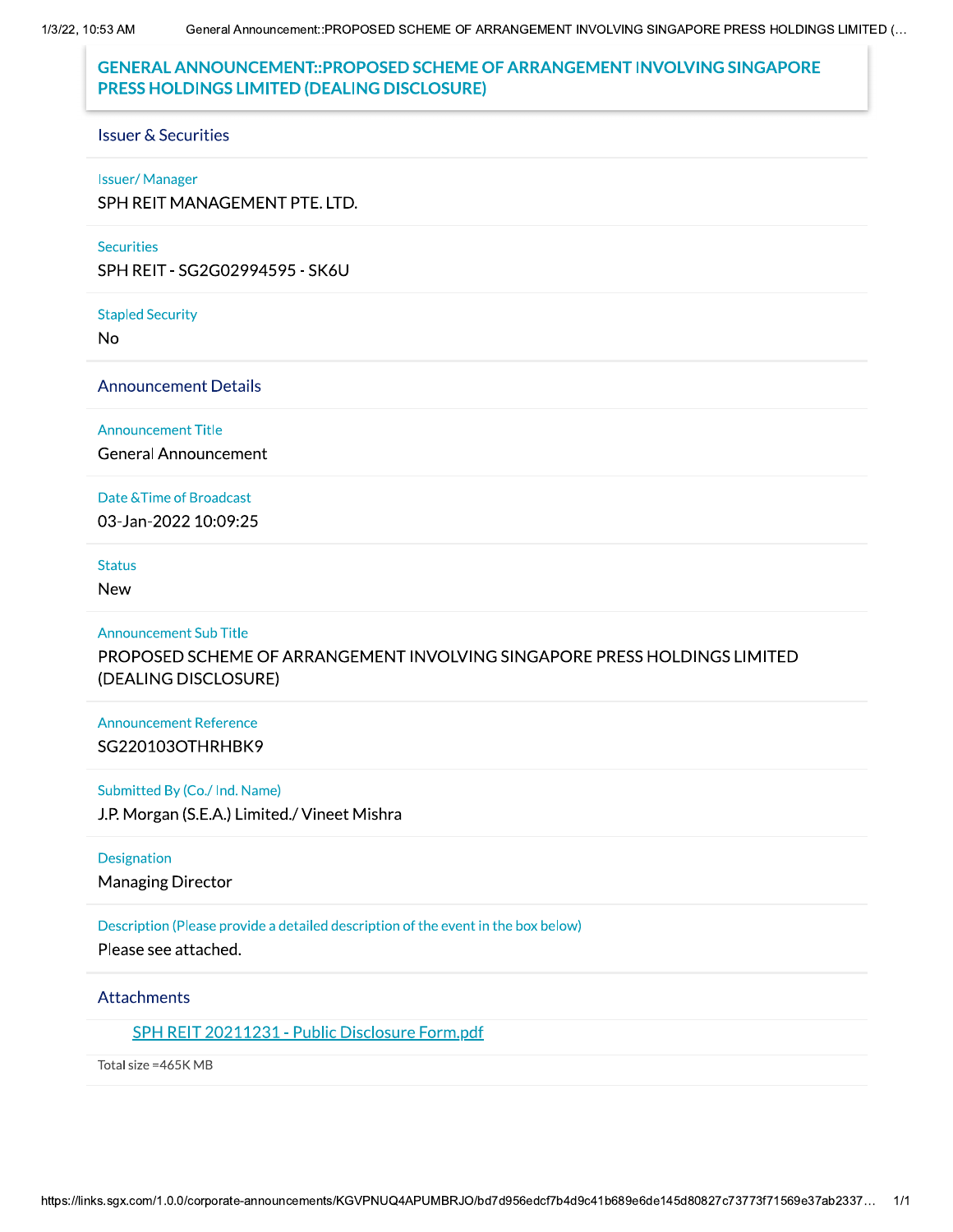# PROPOSED ACQUISITION OF SINGAPORE PRESS HOLDINGS BY WAY OF A SCHEME OF ARRANGEMENT

## DEALINGS DISCLOSURE

# 1. INTRODUCTION

J. P. Morgan (S.E.A.) Limited ("JPMSEAL") refers to the proposed scheme of arrangement (the "Scheme") to be undertaken by Singapore Press Holdings Limited (the "Company") and Keppel Pegasus Pte. Ltd. (the "Offeror") (which is a wholly-owned subsidiary of Keppel Corporation Limited ("KCL")) pursuant to Section 210 of the Companies Act, Chapter 50 of Singapore, involving, inter alia, (i) the distribution of units in SPH REIT held by the Company to the shareholders of the Company on a pro-rata basis and (ii) the Offeror acquiring the entire share capital of the Company (other than those already owned, controlled or agreed to be acquired by the Offeror and its concert parties), the consideration for which include units in Keppel REIT, which was announced on 2 August 2021 (the "Joint Announcement").

As stated in the Joint Announcement, JPMSEAL is the financial adviser to the Offeror in respect of the Scheme.

All capitalised terms used and not defined herein shall have the same meanings given to them in the Joint Announcement.

# 2. DISCLOSURE OF DEALINGS

Pursuant to Rule 12.1 of the Singapore Code on Take-overs and Mergers (the "Code") and the Practice Statement on the Exemption of Connected Fund Managers and Principal Traders under the Code, JPMSEAL wishes to announce the dealings by its associates in the relevant securities of SPH REIT on 31 December 2021, details of which are set out in the Schedule hereto.

Issued by J.P. Morgan (S.E.A.) Limited

03 January 2022 Singapore